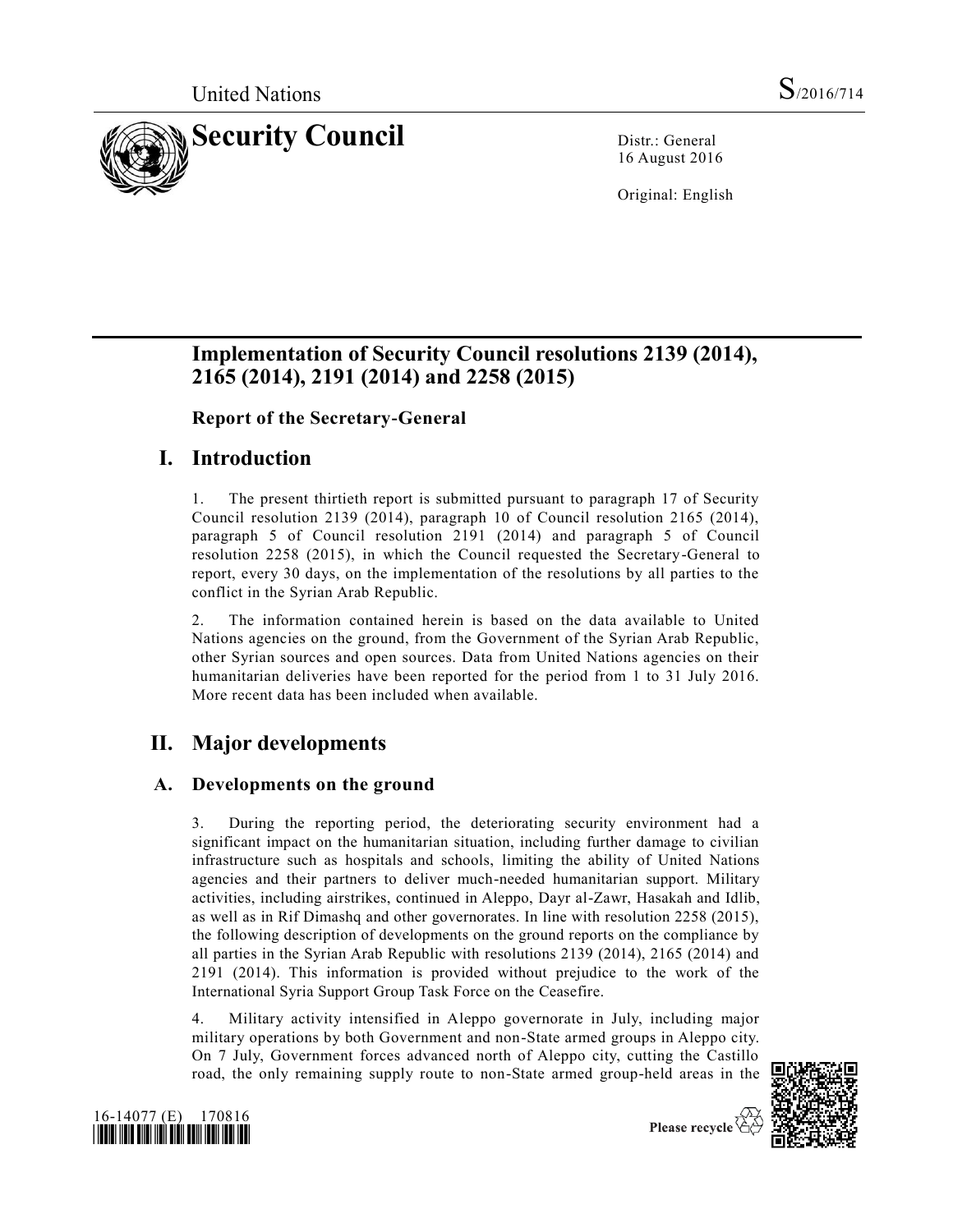eastern part of Aleppo city. On 11 July, airstrikes on a residential area in the old city area of Aleppo reportedly resulted in the killing of 18 civilians, including two children and one woman, and the injury of at least 30 others. On 16 July, various neighbourhoods in non-State armed group-held Aleppo including Firdaws, the old city of Aleppo and Ma'adi were hit by several airstrikes that reportedly resulted in the killing and injury of at least 22 civilians. Umar ibn Abdula ziz hospital in Ma'adi neighbourhood was also allegedly damaged and put out of service by airstrikes which hit in its vicinity. The next day, airstrikes on residential areas of Abu al-Zuhur reportedly killed 11 civilians from one family and injured five others. On 23 and 24 July, the Office of the United Nations High Commissioner for Human Rights (OHCHR) received reports of four makeshift hospitals, along with the central blood bank, being hit by airstrikes in eastern Aleppo city (see para. 42). On 25 July, airstrikes hit a residential area in Mashhad neighbourhood, reportedly killing at least six civilians. On 31 July, airstrikes on three non-State armed group-controlled neighbourhoods of Aleppo — Mashhad, Ansari and Sukkari — destroyed a number of residential structures and reportedly killed at least 15 civilians, including a child, and injured another 10 civilians. Moreover, following an opposition advance in the south-west of the city, 25,000 people were displaced. The United Nations Children's Fund (UNICEF) is providing assistance to these internally displaced persons in temporary shelters around the city.

5. Non-State armed groups significantly increased mortar and rocket attacks on Government forces-controlled areas in the western part of Aleppo city, causing significant casualties among civilians. During the Eid al-Fitr holidays, on 8 and 9 July, non-State armed groups reportedly increased the firing of mortars and rockets into Government-held areas of the city. At least 44 civilians were allegedly killed and dozens injured, including many women and children. Tens of civilians were reported as having been admitted to Razi and Jam'iy hospitals. The strikes continued throughout July, allegedly causing further civilian deaths and injuries. For example, on 22 July, six civilians, including a child, were reportedly killed in Government-controlled Aleppo when mortars fired from eastern Aleppo hit a public park. On 25 July, a civilian woman and her child were allegedly killed by a mortar that fell on Khalidiyah neighbourhood.

6. Attacks on civilian infrastructure in Aleppo city took their toll on civilians. They include attacks on 31 July and 1 August that reportedly damaged a transmission centre, resulting in an electricity blackout throughout western and eastern Aleppo. Consequently the two main water pumping stations, both located in eastern Aleppo and serving over 2 million people across the city, stopped functioning. In western Aleppo, humanitarian actors are scaling up alternative sources of water; however, these are not sufficient to meet the full needs of the population. In eastern Aleppo, public wells are serving a portion of the population but will require sustained access and supplies of fuel to continue operating.

7. On 10 July, airstrikes on a residential area of Kafr Ibbin reportedly killed at least 19 civilians, including 11 children and two women. The same day, seven civilians were allegedly killed by airstrikes in Shantarah. Another airstrike, on 18 July, in Tukhar Taymu allegedly killed eight civilians from a single family, including women and children. In the early morning hours of 19 July, numerous airstrikes again hit residential areas in Tukhar Taymu, allegedly killing at least 70 civilians from nine families, including at least 20 children. A medical unit in Atarib was also allegedly hit by airstrikes on 24 July. On 30 July, a makeshift hospital was allegedly hit by an airstrike in north-western Huraytan and put out of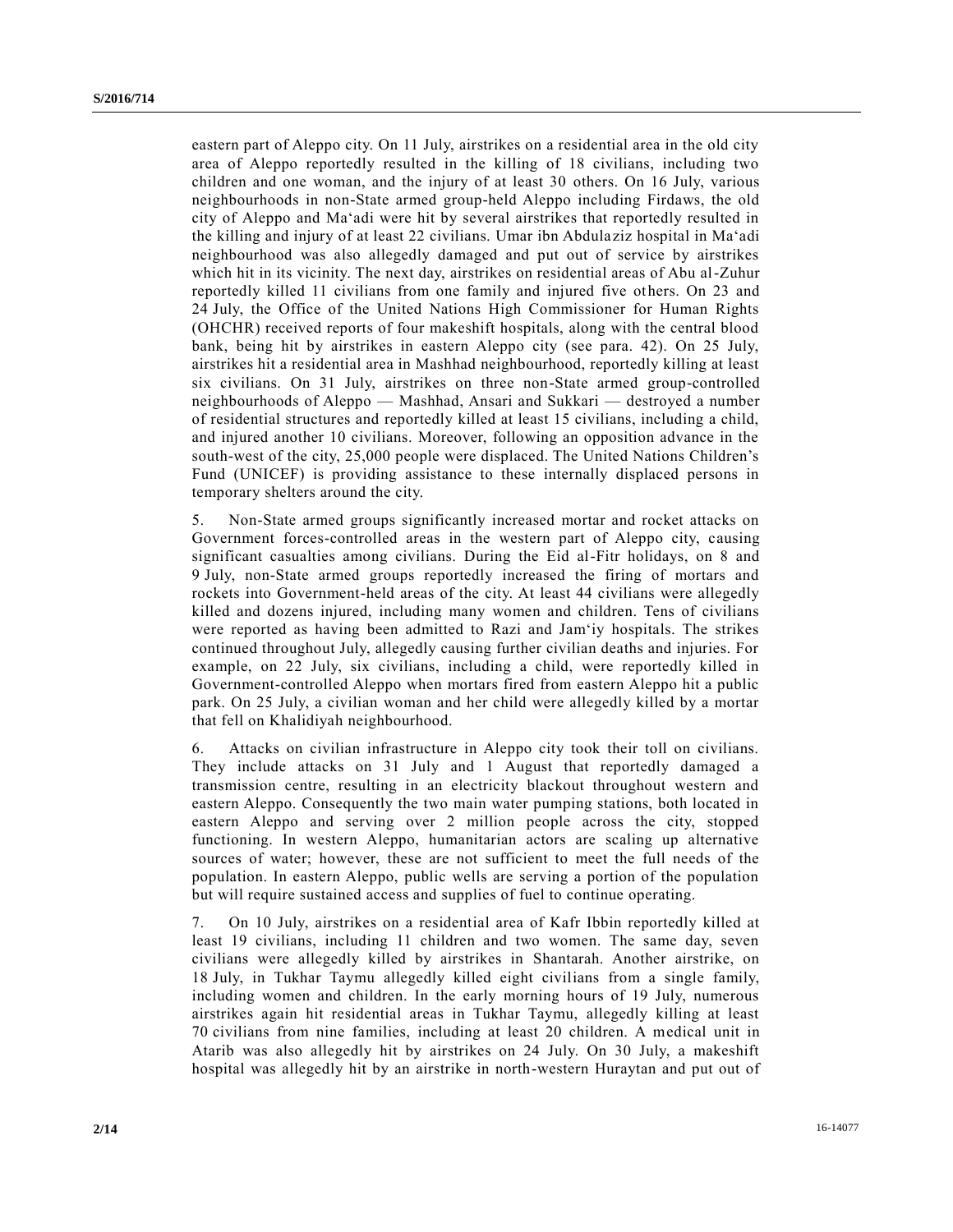service. No casualties were reported. On 30 July, four ground strikes hit the village of Kafr Naha reportedly killing five civilians and injuring 10 others. On 31 July, a ground strike hit a residential home in Anadan allegedly killing at least three civilians and injuring seven others.

8. Fierce fighting continued between Islamic State in Iraq and the Levant (ISIL) and Syrian Democratic Forces and their allies in and around the town of Manbij in the eastern countryside of Aleppo. On 18 July, at least 15 civilians from one family, including women and children, were reportedly killed when an airstrike hit their home in the Hazawnah neighbourhood of Manbij. On 28 July, airstrikes hit residential buildings in the ISIL-controlled town of Ghandurah located north-west of Manbij, and allegedly killed at least 28 civilians and injured dozens more, including a number of children. On 2 August, OHCHR received a note verbale from the Government of the Syrian Arab Republic which stated that those airstrikes killed 45 civilians. Hazawnah neighbourhood and the nearby village of Shuwayhah were also struck, and an unknown number of civilians were reportedly killed in Shuwayhah. Also on 28 July, an airstrike hit the Sharia Al-Rabita neighbourhood of Manbij and reportedly killed five civilians and injured dozens of others. On 28 July, ISIL allegedly executed at least 25 civilians, including a number of women and children, when they temporarily took over Buwayr village to the north of Manbij. Approximately 13,000 civilians were reportedly displaced from the town of Manbij because of ongoing infighting.

9. Fighting continued throughout the reporting period in Damascus and Rif Dimashq governorates, including the first attacks reported in recent months against Damascus city. On 2 July, airstrikes and artillery fire on Jayrud reportedly killed at least 35 civilians, including three children, four women and a doctor. On 4 July, airstrikes on a residential area in Khan al-Shih allegedly killed two civilians and injured five others. Airstrikes on a residential area of Marj on 12 July reportedly killed three civilians, including a woman, and injured at least six others. A woman and a child were allegedly killed in airstrikes in Hammurah on 23 July. The next day, artillery fire reportedly killed at least six civilians in the same town. On 24 July, at least five civilians were allegedly killed, including one woman and three children, when airstrikes hit a local market and houses in Irbin. Also on 24 July, at least seven civilians were reportedly killed, including three women and one child, and at least 19 others injured when ground strikes hit the old city of Damascus, damaging houses and restaurants. On 25 July, further ground strikes in Damascus hit the Ush al-Wurur area and reportedly injured at least six civilians. On the same day mortars landed in a residential area of Qaymariyah neighbourhood in the old city of Damascus and allegedly injured at least four civilians.

10. A number of strikes were also reported in the towns of Duma and Darayya during the reporting period. On 2 July, airstrikes on residential areas in Duma reportedly killed three civilians, including a child, and injured two other civilians. On 22 July, airstrikes and artillery fire which hit commercial and residential areas in Duma reportedly killed three civilians. Also on 22 July, an airstrike allegedly killed a woman and her two-month-old baby in a residential area of Darayya. On 25 July, three civilians including a child were reportedly killed and at least another two injured as a result of artillery fire and airstrikes which hit a residential area of the town.

11. In Idlib governorate, on 8 July, airstrikes struck a local market in Darkush allegedly killing at least 22 civilians, including nine women, and injuring 20 others. The town is reported to be densely populated with internally displaced pe rsons from other areas in the governorate. The incident, which took place during the Eid al-Fitr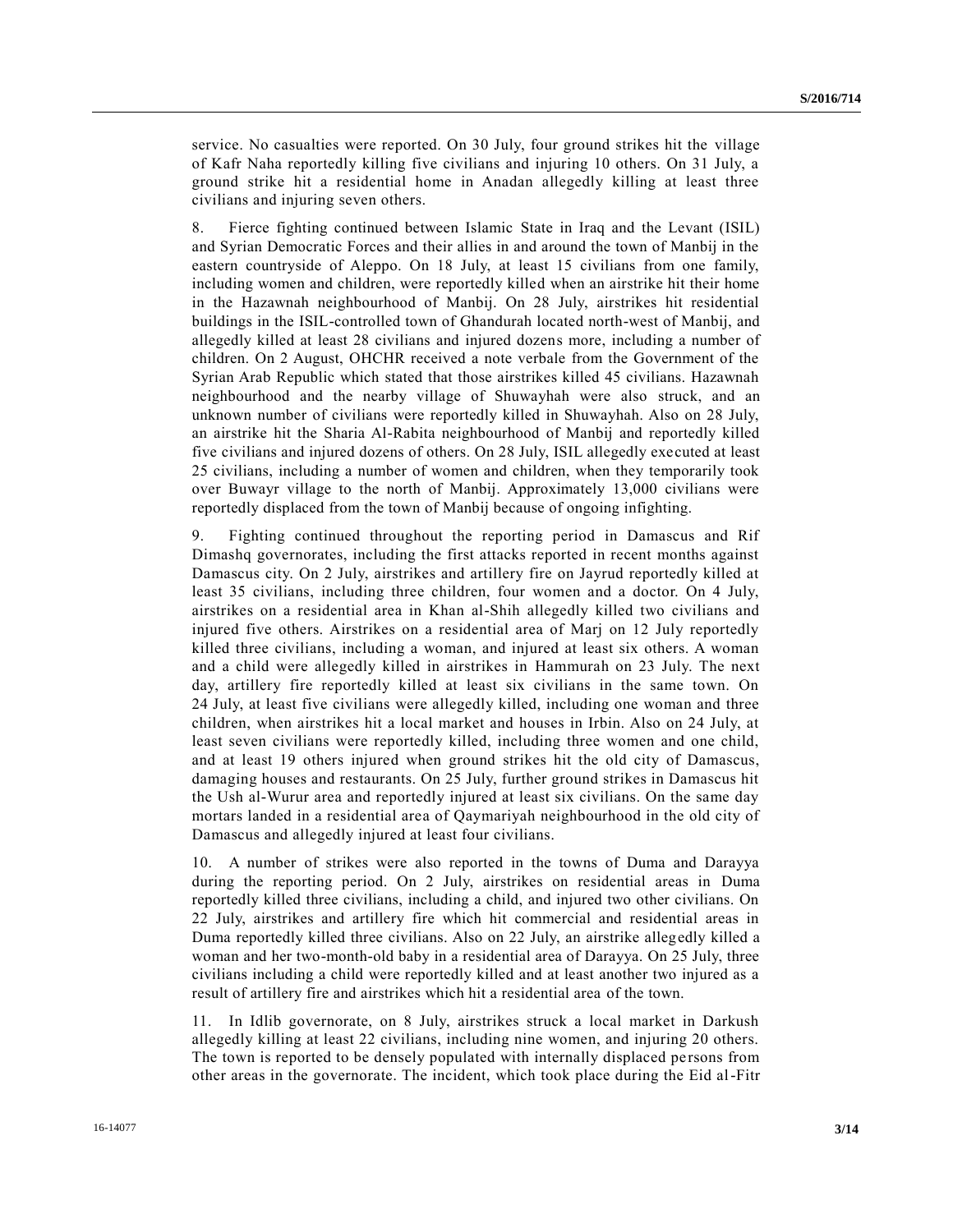holiday, coincided with the last day of a 72-hour ceasefire agreement. On 11 July, airstrikes hit the town of Ihsim in close proximity to Shifa' hospital and a llegedly killed three civilians, including one child, and injured at least three others. The hospital was severely damaged and put out of service. On 13 July, airstrikes hit a local market in Ariha and reportedly killed at least 13 civilians and injured se veral others. On 21 July, an airstrike hit a residential area in Tallmannis and reportedly killed at least nine civilians, including two children. At least 10 other civilians were injured. On 29 July, a maternity hospital in the village of Kafr Takharim in Idlib was hit by an airstrike. Two civilians were allegedly killed in the incident and the facility put out of service.

12. In Homs governorate, on 13 July airstrikes hit a number of civilian facilities in Rastan, including a Syrian Arab Red Crescent medical unit. As a result of the strikes, at least 17 civilians, including three women, were reportedly killed and approximately 48 others injured.

13. On 3 July, armed clashes broke out between Kurdish forces and national defence forces in Hasakah city. OHCHR received reports that at least five civilians were killed and three others injured in the crossfire. On 5 July, a suicide bomber targeted a bakery in the Salihiyah neighbourhood of Hasakah city. OHCHR received the names of 21 people — 15 men and 6 children — believed to be civilians who were reported to have died in the attack. Six others were also allegedly killed, four of whom remain unidentified. In addition, 29 individuals including six women were reportedly injured in the attack. A car bomb on 27 July in Qamishli close to the offices of the Office of the United Nations High Commissioner for Refugees allegedly killed 48 civilians, including women and children, and injured 140 more, along with the destruction of civilian homes and buildings.

14. Fighting continued between ISIL and Government forces around Dayr al-Zawr and Raqqah governorates. On 8 July, ISIL fighters fired mortar rounds into Government-held areas of Dayr al-Zawr city and reportedly killed four children in the Tulaytulah public garden area of Jurah neighbourhood. In Raqqah governorate, on 12 July, airstrikes on residential areas in Raqqah city allegedly killed four children, all siblings. On 19 July, at least 57 civilians, including women and children, were reportedly injured by airstrikes on a residential area of Tabaqah.

15. OHCHR has received reports of airstrikes allegedly conducted by international actors which resulted in civilian deaths and injuries, but was unable to identify the parties responsible. The United States Department of Defense confirmed that in July the United States-led coalition carried out 366 strikes against ISIL targets in the governorates of Aleppo, Raqqah, Hasakah, Dayr al-Zawr and Homs, 80 per cent of them around the area of Manbij. During a press briefing on 27 July, the United States Department of Defense stated that a formal investigation had been launched into allegations of civilian casualties as a result of a coalition airstrike on 19 July in Manbij. The Ministry of Defence of the Russian Federation provided no information to OHCHR on its operations in July, although on 28 July the Russian Defence Minister stated that Russian aerospace forces were providing active support to Government troops in response to ISIL and Nusrah  $Front<sup>1</sup>$  offensives in June and July near Aleppo.

**\_\_\_\_\_\_\_\_\_\_\_\_\_\_\_\_\_\_**

 $1$  On 28 July, the Nusrah Front announced that it would henceforth be known as Jabhat Fatah al-Sham, or Front for the Conquest of the Levant, and said it no longer owed allegiance to Al-Qaida.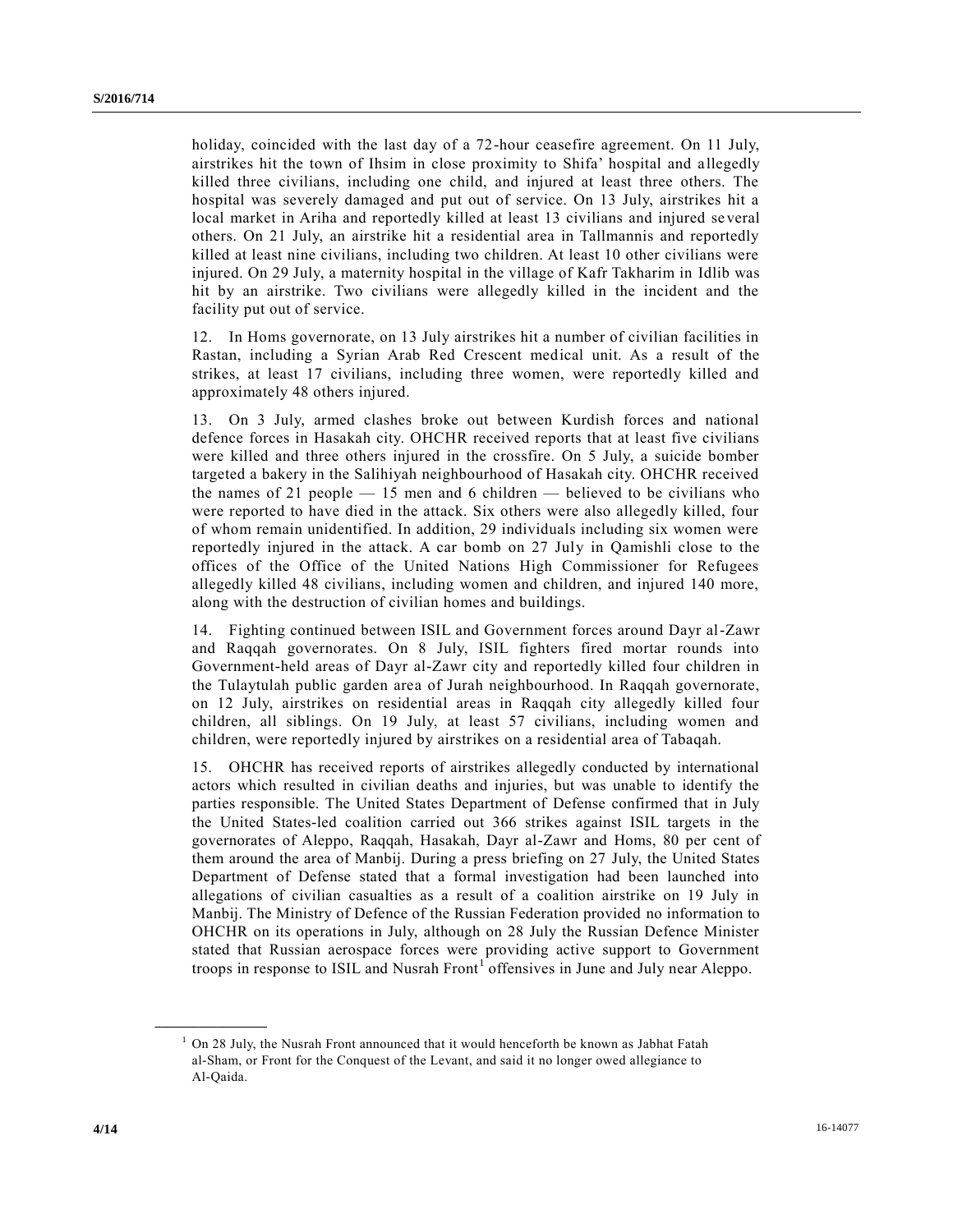16. My Special Envoy for the Syrian Arab Republic continued to assess the environment across the country in order to determine the most opportune moment for the formal resumption of political negotiations and consistently called upon the co-Chairs of the International Syria Support Group, the United States of America and the Russian Federation, to strengthen the cessation of hostilities and take measures that enhance humanitarian access across the country for actors providing emergency support. Bilateral discussions between the United States and the Russian Federation in Moscow on 15 July paved the way for a trilateral meeting of the co-Chairs and the United Nations in Geneva on 26 July. All parties agreed at that meeting to prioritize political negotiations while the co-Chairs agreed to continue their bilateral engagement in order to strengthen the cessation of hostilities while pursuing counter-terrorism cooperation, and ensure the provision of humanitarian access and aid. In preparation for the resumption of formal political negotiations, my Special Envoy continued to engage the Government of the Syrian Arab Republic, regional States, and Syrian civil society on topics related to political transition throughout the month of July.

## **B. Human rights**

17. OHCHR continued to receive reports of serious human rights violations in July. On 19 July, a video and photographs emerged of members of a non-State armed group in the Shi'ar district in the city of Aleppo taunting and mistreating a young male in the back of a pickup truck before one of the fighters beheaded him. The age of the male, who has the appearance of a child, was unknown. On 20 July, OHCHR received a note verbale from the Government of the Syrian Arab Republic in which it was stated that the boy was 12 years old. On the same day, the Nur al-Din al-Zanki movement issued a statement condemning the incident and indicating that those responsible had been detained and handed over to an investigation committee.

## **C. Humanitarian response**

18. In July, United Nations humanitarian agencies and partners continued to reach millions of people in need through all modalities from within the Syrian Arab Republic and across borders pursuant to resolutions 2165 (2014), 2191 (2014) and 2258 (2015) (see table 1). Non-governmental organizations also continued to deliver assistance to people in need in line with previous months. The Government continued to provide basic services to areas under its control as well as in many areas beyond its control.

| Organization                                                | Number of people reached |
|-------------------------------------------------------------|--------------------------|
| Food and Agriculture Organization of the United Nations     | 2613                     |
| International Organization for Migration                    | 45 561                   |
| Office of the United Nations High Commissioner for Refugees | 175 570                  |
| United Nations Children's Fund                              | 1.4 million              |
| United Nations Development Programme                        | 878 091                  |

### Table 1 **Number of people reached by United Nations organizations, July 2016**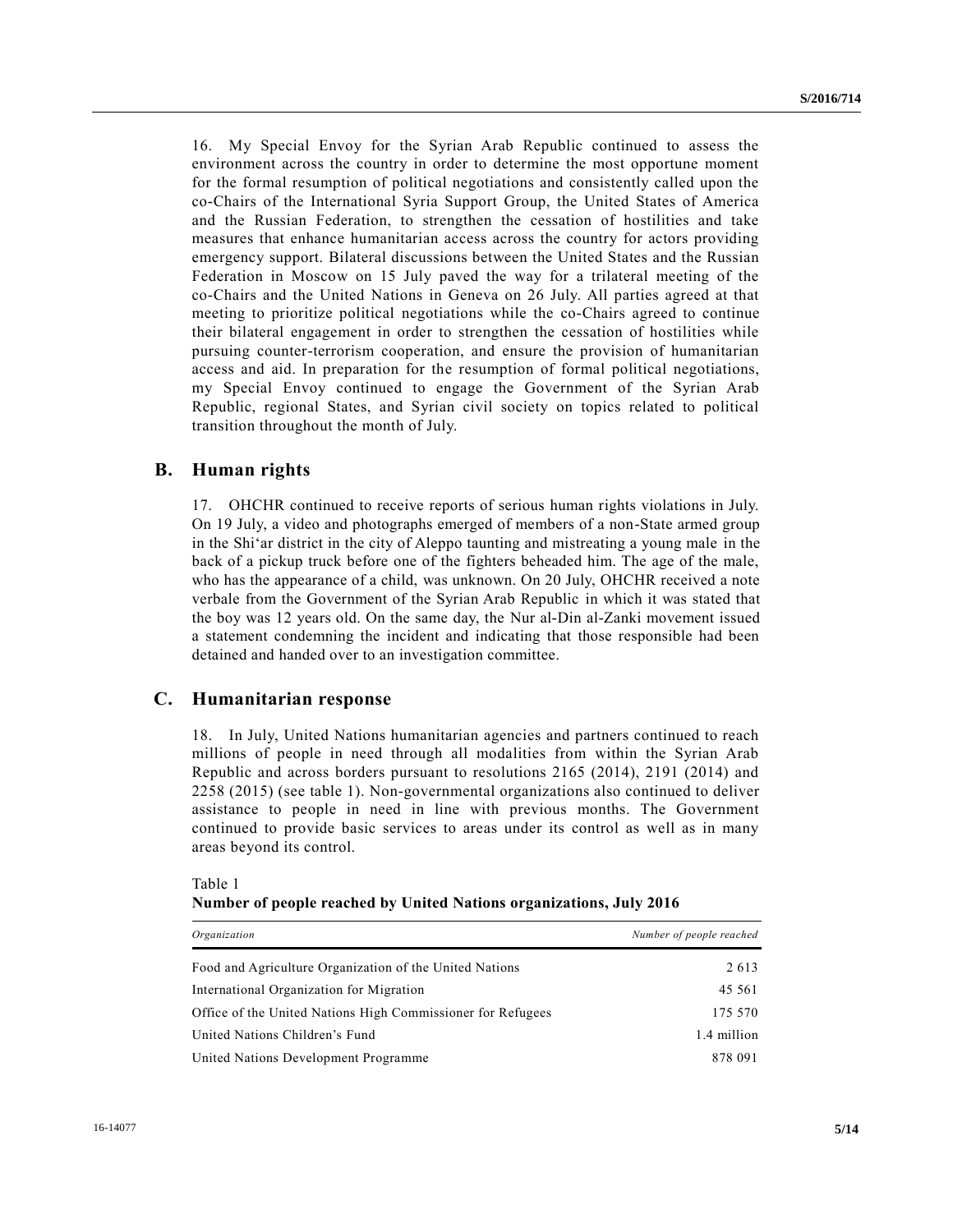| Organization                                                                      | Number of people reached |
|-----------------------------------------------------------------------------------|--------------------------|
| United Nations Population Fund                                                    | 384 507                  |
| United Nations Relief and Works Agency for Palestine Refugees in the<br>Near East | 450 000                  |
| World Food Programme                                                              | 4.2 million              |
| World Health Organization                                                         | 746 334                  |

19. Cross-border deliveries continued during the reporting period. In July, 10 consignments consisting of 335 trucks crossed from Turkey and Jordan to the Syrian Arab Republic under the terms of resolutions 2165 (2014), 2191 (2014) and 2258 (2015). Six of the consignments crossed from Bab al-Hawa (307 trucks), three from Bab al-Salam (13 trucks) and one from Ramtha (15 trucks). This brings the total number of trucks since the beginning of operations to 9,013 (6,582 through Bab al-Hawa, 716 through Bab al-Salam and 1,715 through Ramtha).

20. Shipments through the Ramtha crossing from Jordan resumed on 28 July after they were delayed by the Government of Jordan on 21 June because of the security situation along the Syrian-Jordan border. In Turkey, shipments were suspended for two days following the failed coup attempt of 15 July. They resumed without any problem on 18 July.

21. In line with Security Council resolutions, the United Nations notified the Syrian authorities in advance of each shipment, including content, destination and number of beneficiaries. The United Nations Monitoring Mechanism for the Syrian Arab Republic continued its operations, monitoring 335 trucks in the 10 consignments in July, confirming the humanitarian nature of each, and notifying the Syrian authorities after each shipment. The Mechanism continued to benefit from excellent cooperation with the Governments of Jordan and Turkey.

22. The inter-agency convoys to the besieged and hard-to-reach locations listed in table 2 were completed in July. Moreover, the World Food Programme (WFP) completed 22 airdrops, dropping a total of 405 tons of food commodities and humanitarian assistance on behalf of other United Nations agencies over Dayr al-Zayr city. Overall, since April, WFP has completed 87 airdrop rotations, dispatching 1,552 tons of food, nutrition, shelter and water, sanitation and hygiene supplies. In addition, the WFP Logistics Cluster completed 39 airlifts to Qamishli from Damascus, airlifting 1,464 tons of mixed food commodities as well as water, sanitation and hygiene, nutrition and shelter assistance as at 2 August. United Nations agencies also undertook single agency deliveries to cross-line and hard-to-reach locations or reached those locations through their regular programmes during the reporting period.

| Date   | Location        | Requested target<br>(number of<br>beneficiaries) | Targeted people<br>reached | Type of assistance                                                      |
|--------|-----------------|--------------------------------------------------|----------------------------|-------------------------------------------------------------------------|
| 2 July | Eastern Harasta | 21 000                                           | 10 000                     | Food, nutrition, water,<br>sanitation and hygiene,<br>education, health |

#### Table 2 **Inter-agency convoys, July 2016**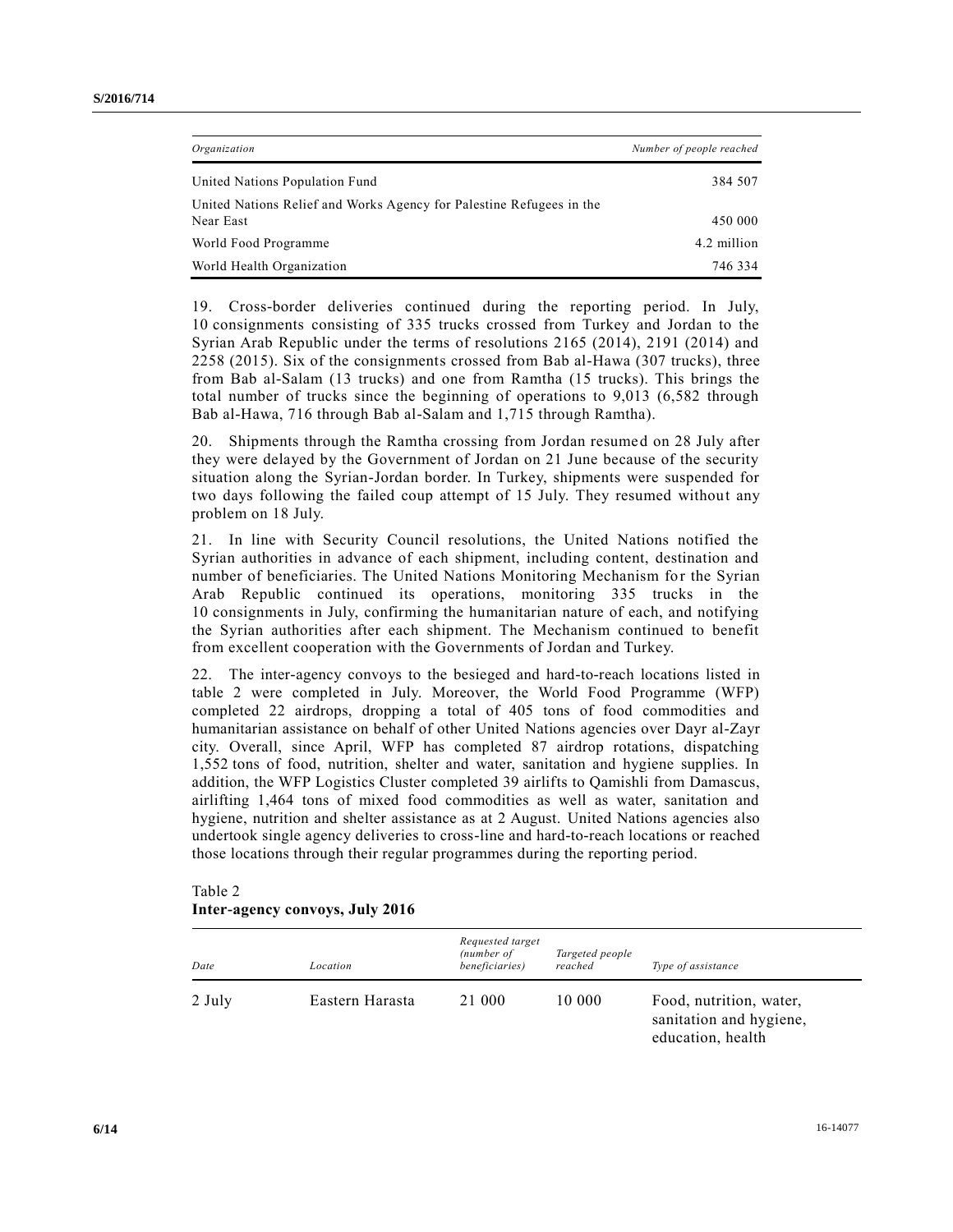| Date           | Location                | Requested target<br>(number of<br>beneficiaries) | Targeted people<br>reached | Type of assistance                                                                         |
|----------------|-------------------------|--------------------------------------------------|----------------------------|--------------------------------------------------------------------------------------------|
| 12 July        | Shaykh Maqsud           | 27 000                                           | $27000^a$                  | Food, nutrition, water,<br>sanitation and hygiene,<br>education, non-food items,<br>health |
| 14 and 18 July | Wa'r                    | 75 000                                           | 75 000                     | Food, water, sanitation and<br>hygiene, nutrition, non-food<br>items, health               |
| $19$ July      | Sirghaya                | 15 000                                           | 15 000                     | Food, nutrition, water,<br>sanitation and hygiene, non-<br>food items, health              |
| 21 July        | Qal'at al-Madiq         | 32 000                                           | 32 000                     | Food, water, sanitation and<br>hygiene, nutrition, education,<br>non-food items, health    |
| 21 July        | Urum al-Kubra           | 70 000                                           | 50 000                     | Nutrition, non-food items,<br>health, medical                                              |
| 24 July        | Mu'addamiyah<br>al-Sham | 45 000                                           | 40 000                     | Food, water, sanitation and<br>hygiene, education, health                                  |
| 26 July        | Hajib and Banan         | 7 0 0 0                                          | 7 0 0 0                    | Food, water, sanitation and<br>hygiene, nutrition, education,<br>non-food items, health    |
| 26 July        | Talbisah                | 84 000                                           | 84 000                     | Food, nutrition, health                                                                    |
| 28 July        | Rastan                  | 110 000                                          | 110 000                    | Food, water, sanitation and<br>hygiene, non-food items,<br>health                          |
| 31 July        | Hulah                   | 71 000                                           | 71 000                     | Food, water, sanitation and<br>hygiene, nutrition, education,<br>non-food items, health    |

*a* This was the third of three convoys that together reached 27,000 beneficiaries. The two previous convoys reached Shaykh Maqsud on 23 and 28 June.

#### **Humanitarian access**

23. The delivery of humanitarian assistance to people in need of assistance in the Syrian Arab Republic remained extremely challenging in many areas of the country as a result of active conflict, shifting conflict lines and deliberate restrictions by the parties to the conflict on the movement of people and goods.

24. In July, the number of people living in besieged and hard-to-reach areas stood at 5.47 million, an increase of some 900,000 people from the previous estimate of 4.6 million. As previously reported, this increase is based primarily on the inclusion of areas in parts of Aleppo, Raqqah and Hasakah governorates as a result of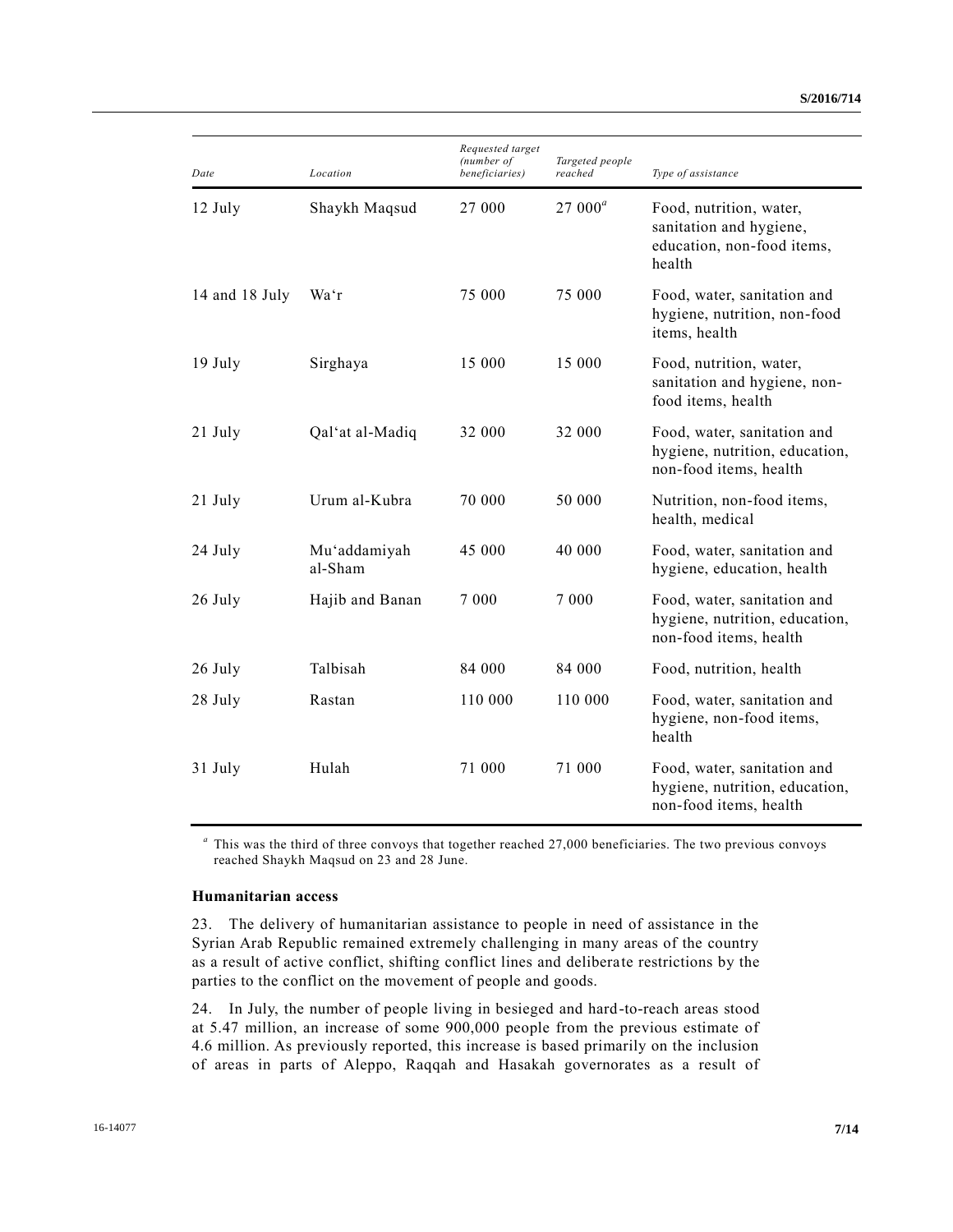insecurity, as well as constrained access for humanitarian actors both from within the country and via cross-border operations. Moreover, the population in eastern Aleppo, where an estimated 250,000 to 275,000 people reside, is at serious risk of besiegement as the fighting closes in and basic necessities run out.

25. Access to the millions of people living in besieged and hard-to-reach locations remained of critical concern. Overall, the United Nations agencies and partners reached 39 of the 182 besieged and hard-to-reach areas (21 per cent) through either inter-agency convoys or single agency deliveries. Details of assistance to those areas by sector in July are shown in table 3. Meanwhile, non-governmental organizations continued to provide limited medical, education and protection services, as well as some support in other sectors, in hard-to-reach locations, under extremely challenging circumstances.

#### Table 3

## **United Nations deliveries to hard-to-reach, besieged and priority cross-line locations, July 2016**

| Sector (United Nations delivery only) | Number of people reached (percentage of 5.47 million) |
|---------------------------------------|-------------------------------------------------------|
| Food security                         | 891 945 (16%)                                         |
| Health (treatments)                   | 402 433 (7.3%)                                        |
| Non-food items                        | $119983(2.1\%)$                                       |
| Water, sanitation and hygiene         | 120 898 (2.2%)                                        |

26. Active conflict in several governorates hindered the effective delivery of humanitarian assistance, as well as people's access to essential services. Markets, schools, medical and other civilian infrastructures were damaged as a result of fighting in July, reducing the availability of basic and essential services in critical areas. For example, on 20 July, an airstrike reportedly hit the schoolyard of the Khalid Shaar examination centre in Idlib city, resulting in the death of a female student and one other adult. As a result of repeated airstrikes during the period, local education authorities decided to postpone all examinations, which resumed on 27 July. Further, an aerial bombardment on Saraqib city in Idlib, on 30 July, reportedly struck a university, resulting in partial structural damage. The United Nations Relief and Works Agency for Palestine Refugees in the Near East (UNRWA) was not able to conduct any mission in July to Yalda because of ongoing security concerns.

27. Fighting also disrupted humanitarian supply lines to communities at risk. For example, no deliveries to eastern Aleppo could be made during the month of July, as the Castillo road, the only access route, has been cut off since 7 July. Prior to the interruption of access, WFP had pre-positioned food supplies for tens of thousands of people for July and partially for August. However, distributions are currently on hold, owing to ongoing fighting and volatile security conditions. Since access was cut, prices of essential supplies like fuel and fresh produce have increased. Some basic commodities are no longer available on the market. Further, UNICEF partners have identified over 170 cases of acute malnutrition in eastern Aleppo and provided essential nutrition treatments. As doctors and facilities are increasingly scarce, however, humanitarian partners are having difficulty in sustaining services. A lack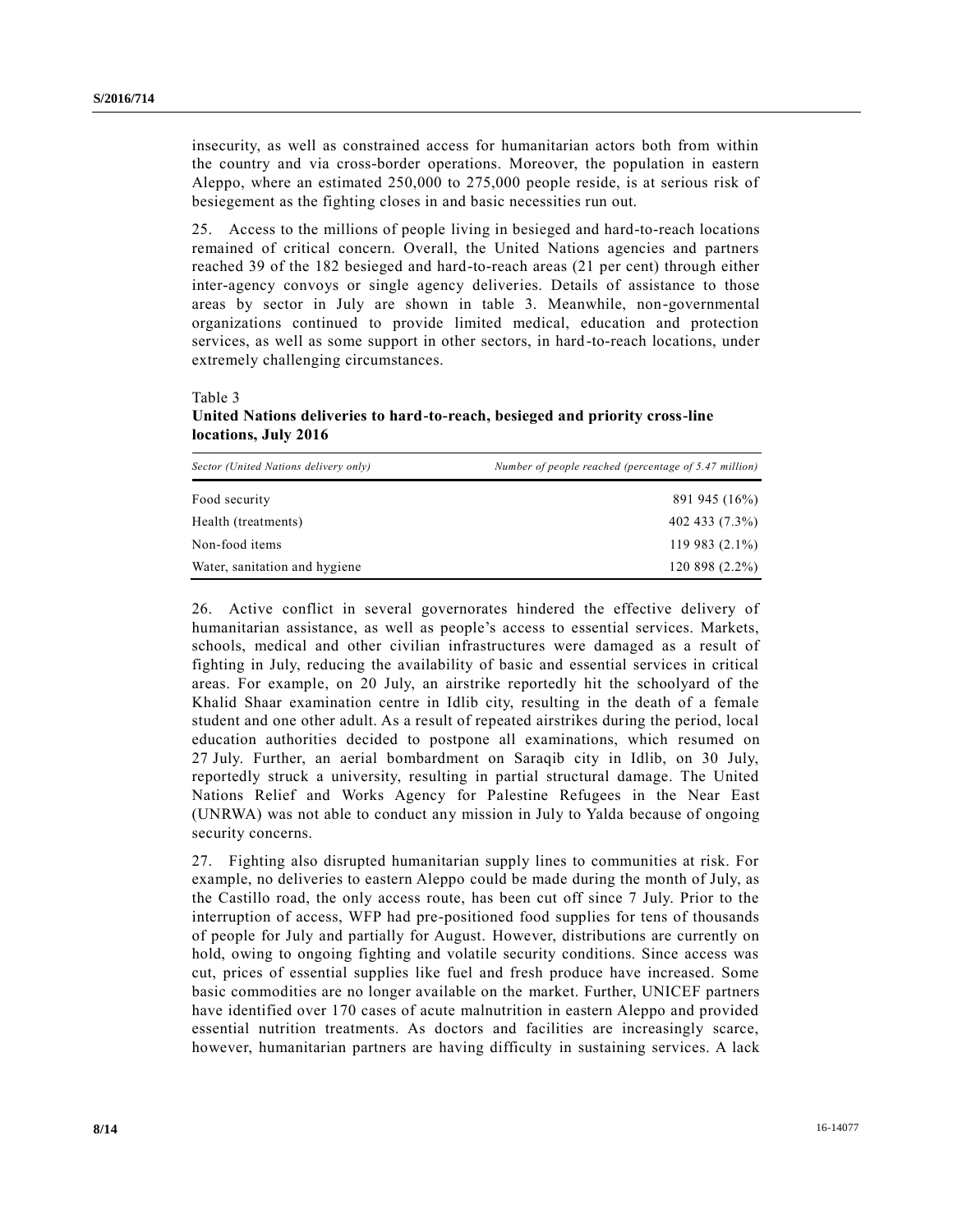of access to nutrition supplies has already disrupted services for 115 malnourished children who were, until recently, under treatment in eastern Aleppo.

28. On 28 July the Russian Federation announced the start of a large-scale operation to assist the civilian population of Aleppo and to ensure the exit of civilians through humanitarian corridors. The United Nations has been actively working on preparedness planning to assist all those in need, and held detailed discussions with Member States, including on the proposal of the Russian Federation, to ensure that key humanitarian principles would be strictly safeguarded in any possible initiative.

29. Deliberate interference and restrictions by the parties also continued to prevent aid delivery. For example, WFP continues to be unable to access populations in need in ISIL-controlled areas of the country, as all plans to deliver assistance to those areas have been suspended because of the inability to work independently and monitor activities. This is preventing WFP from reaching Raqqah governorate and most of Dayr al-Zawr governorate, except Dayr al-Zawr city where assistance is received via airdrops, as well as pockets of northern rural Aleppo, southern rural Hasakah and north-western rural Hama. Meanwhile, in July, more than 214,000 children, women and men in besieged and hard-to-reach areas were supported by UNICEF and partners with therapeutic foods, hygiene supplies and self-learning materials, as well as nutritional and psychosocial support.

30. The United Nations inter-agency convoy plan for July requested access to 1.2 million people in 35 besieged, hard-to-reach and priority cross-line locations. Of those 35 locations, 34 have been approved for access, representing approximately 75 per cent of total beneficiaries targeted, given the discrepancies between approved beneficiaries. Seventeen locations were approved in full for 502,500 people; 17 were partially approved with restrictions on the type of assistance and/or the number of approved beneficiaries for 354,000 people; and one location (Qabun) with 28,000 people was not approved. Overall, United Nations inter-agency convoys in July reached  $484,000^2$  beneficiaries in nine locations (40 per cent of targeted people reached). Medical items continued to be removed from convoys (see para. 46). Increased insecurity, delays in administrative procedures at the national and local level, and lack of agreement of the parties to the Four Towns ceasefire agreement prevented the United Nations agencies and other partners from fully implementing the July plan. On 4 July, the Resident and Humanitarian Coordinator for the Syrian Arab Republic, Yacoub El Hillo, issued a statement expressing alarm over reports of deteriorating humanitarian conditions in the four towns (Fu'ah, Kafraya, Zabadani and Madaya), and calling on the parties to the agreement to allow for immediate humanitarian access to avoid starvation. The statement also highlighted the detrimental impact of the tit-for-tat approach on medical evacuations, and underlined the need for a principled approach to emergency lifesaving response. While there were a limited number of medical evacuations in July, several children are currently in need of immediate medical evacuation from the four towns.

**\_\_\_\_\_\_\_\_\_\_\_\_\_\_\_\_\_\_**

<sup>&</sup>lt;sup>2</sup> The total does not reflect the 10,000 beneficiaries reached on 2 July in eastern Harasta as part of the June plan.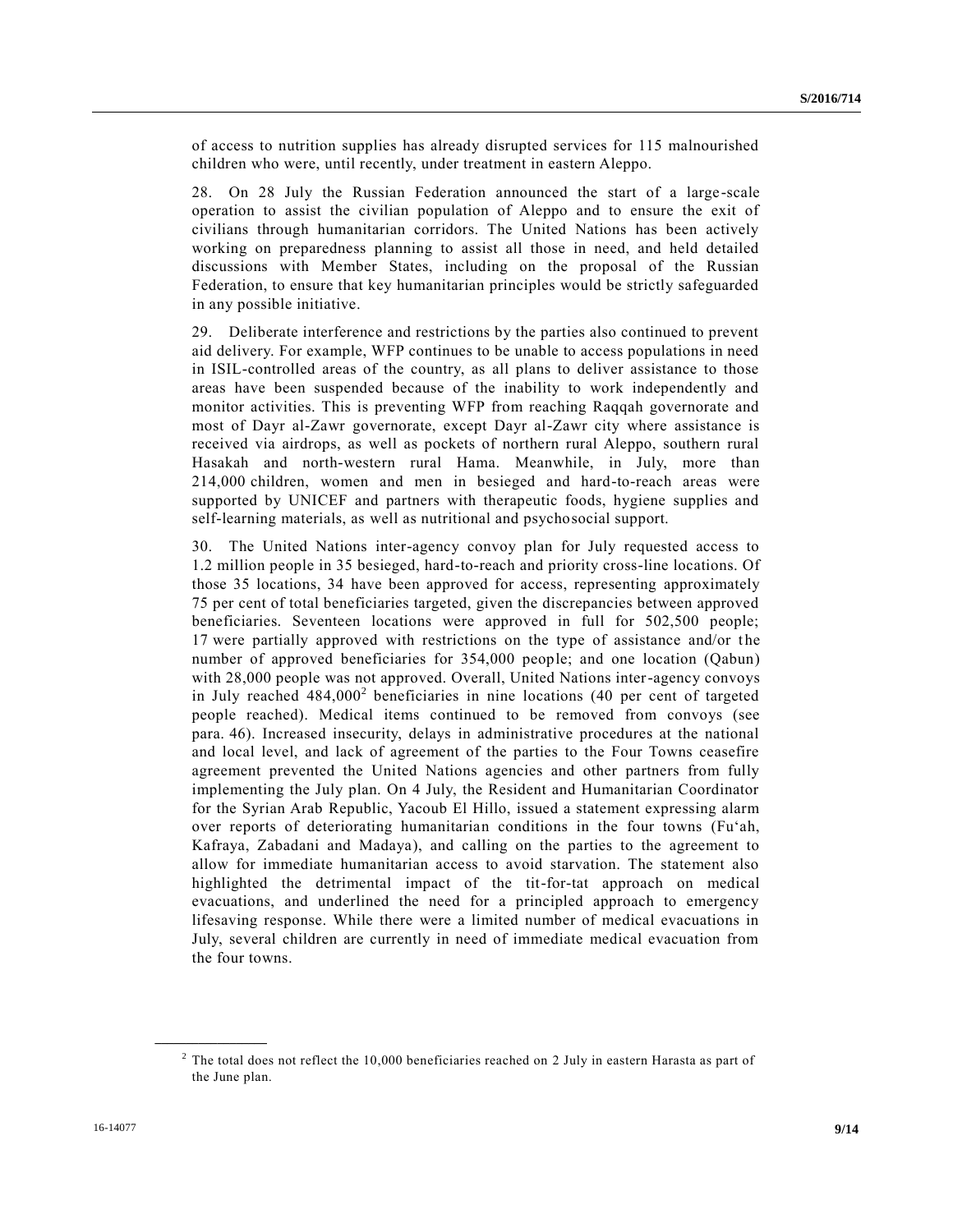31. The Nusaybin/Qamishli crossing in Hasakah governorate has been temporarily closed by the Turkish authorities because of security concerns since 27 December 2015. Hasakah governorate also remains largely inaccessible by road for United Nations agencies from within the Syrian Arab Republic. On 9 July, the United Nations commenced airlifts from Damascus to Qamishli airport. As at 2 August, the Logistics Cluster had completed 39 airlifts carrying 1,464 tons of mixed food commodities, nutrition, shelter and water, sanitation and hygiene assistance on behalf of other humanitarian agencies, including 24,300 food rations sufficient for 121,500 people for one month. During the month of July, 13,091 WFP food rations were dispatched to partners in Hasakah governorate for distribution, sufficient to support 65,455 people for one month. This is the first time food assistance has reached the governorate since December 2015.

32. A total of 31 new visa requests were submitted in July; 21 requests were approved, including older applications, and 10 remain pending. Moreover, a total of 43 visa renewal requests were submitted in July, 23 of which were approved (including older applications); 19 remain pending, while one visa renewal request was rejected.

33. A total of 17 international non-governmental organizations are registered with the Government of the Syrian Arab Republic to operate in the country. Four more international non-governmental organizations are in the process of completing registration. Those organizations continued to face a series of administrative hurdles and restrictions that affect their ability to operate, including in gaining permission to undertake independent needs assessments.

#### **Besieged areas**

34. The number of people living in areas designated by the United Nations as besieged currently stands at 590,200. Humanitarian conditions in besieged areas continue to be dire. In besieged areas, the flow of commercial supplies through official routes remained largely blocked, leading to high prices for commodities reaching besieged areas through unofficial and irregular supply lines. Freedom of movement remained heavily restricted, though limited numbers are sporadically allowed to exit and re-enter some besieged areas.

35. In recent months, inter-agency convoys to besieged areas have highlighted numerous critical protection concerns beyond physical protection from ongoing fighting and lack of freedom of movement. A number of families have been separated, including children from their parents. Indications of severe trauma were observed, children being particularly affected. People in all locations expressed serious concerns about the unavailability of civil registration and documentation services. Access to education has been severely affected and significant numbers of children appear to have been recruited into armed groups, with many boys aged under  $18 -$  in uniform and plain clothes  $-$  brandishing weapons. Child marriage has also been documented as widespread, as families are marrying their daughters at an increasingly younger age, often as a coping mechanism against poverty. The situation is further compounded by lack of opportunities for young people in besieged areas.

36. In July, the United Nations assisted approximately 224,000 people in besieged areas (37.9 per cent of the total besieged population) through inter-agency operations, including airdrops to Dayr al-Zawr city. Overall, since the beginning of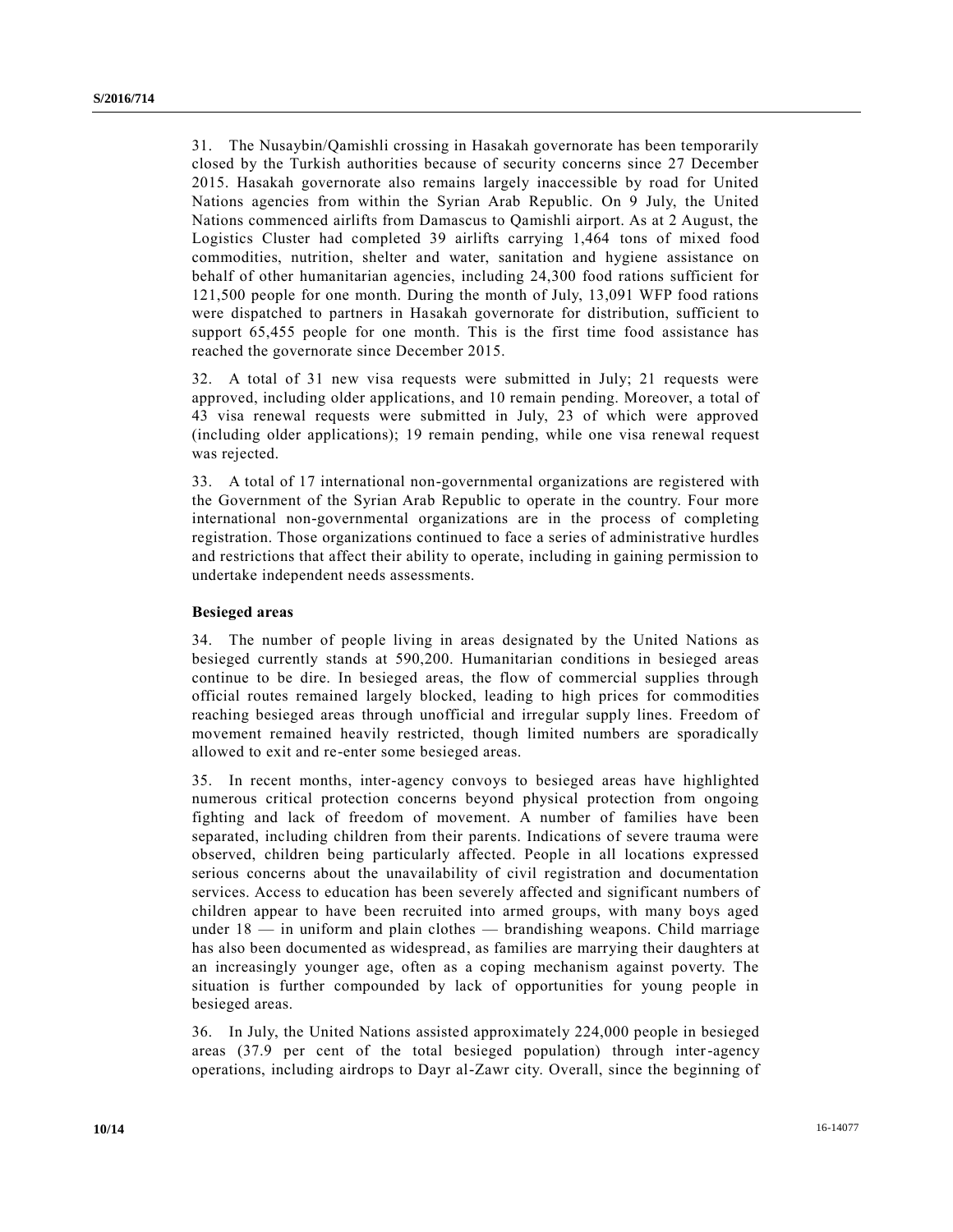the year, inter-agency and UNRWA operations have reached a net total of 401,650 people in besieged areas (68 per cent of the total besieged population), many more than once.

37. The following locations are besieged by Government forces: (a) in eastern Ghutah, in Rif Dimashq governorate, some 282,500 people remain besieged in Duma, eastern Harasta, Irbin, Zamalka, Ayn Tarma, Hammurah, Jisrayn, Kafr Batna and Saqba; (b) in Darayya, in Rif Dimashq, about 4,000 people remain besieged; (c) in Madaya and Buqayn, in Rif Dimashq, some 43,000 people remain besieged; (d) in Zabadani, Rif Dimashq, some 700 people remain besieged; (e) in Mu'addamiyah al-Sham, in Rif Dimashq, about 45,000 people remain besieged by; and (f) in the Wa'r neighbourhood in Homs governorate, about 75,000 people are besieged. Some locations, including Madaya and Buqayn, have not received United Nations assistance since 30 April.

38. In Fu'ah and Kafraya in Idlib governorate, some 20,000 people remain besieged by non-State armed groups and the Nusrah Front. These locations have not received United Nations assistance since 30 April.

39. In Yarmuk, in Damascus, some 10,000 people are besieged by Government forces and non-State armed groups.

40. In the Government-controlled western neighbourhoods of Dayr al-Zawr city, some 110,000 people are besieged by ISIL.

#### **Attacks on medical facilities and free passage of medical supplies, personnel and equipment**

41. Primary, secondary and tertiary health-care services continue to experience severe gaps in performance and service delivery, owing to the extensive damage caused to health facilities, the rapid turnover of health staff, and the lack of qualified professionals in the different medical specialties. Paediatric and maternal health services, including routine vaccinations, remain negatively affected, particularly in the governorates of Aleppo, Hama, Homs and Dar'a, as well as in the besieged areas of Rif Dimashq.

42. In blatant disregard for the special protected status of health-care facilities under international humanitarian law and Security Council resolution 2286 (2016), adopted on 3 May, medical facilities continued to be damaged or destroyed as a result of fighting in the Syrian Arab Republic. The United Nations and health partners received credible reports, which are in the process of being verified by the United Nations and partner organizations, of 44 attacks against health facilities in July alone. For example, in July, five out of nine hospitals in eastern Aleppo were repeatedly attacked, severely disrupting and limiting life-saving health services for children and their families. This includes attacks on Bayan, Hakim, Daqqaq, Sayidah al-Zahra' and Umar ibn Abdulaziz hospitals, in which patients were killed and medical staff reportedly injured. According to reports, a two-day-old baby died in his incubator as a result of oxygen interruptions following the attack. Three other babies reportedly died the next day because of respiratory problems caused by the fallout of the bombardment. Those medical facilities are severally damaged. The remaining hospitals in eastern Aleppo cannot cater to the needs of the approximately 250,000 to 275,000 people. The few staff that remain are overstretched and working in shifts. Lack of health workers is compounded by the fact that many health workers are no longer able to make the daily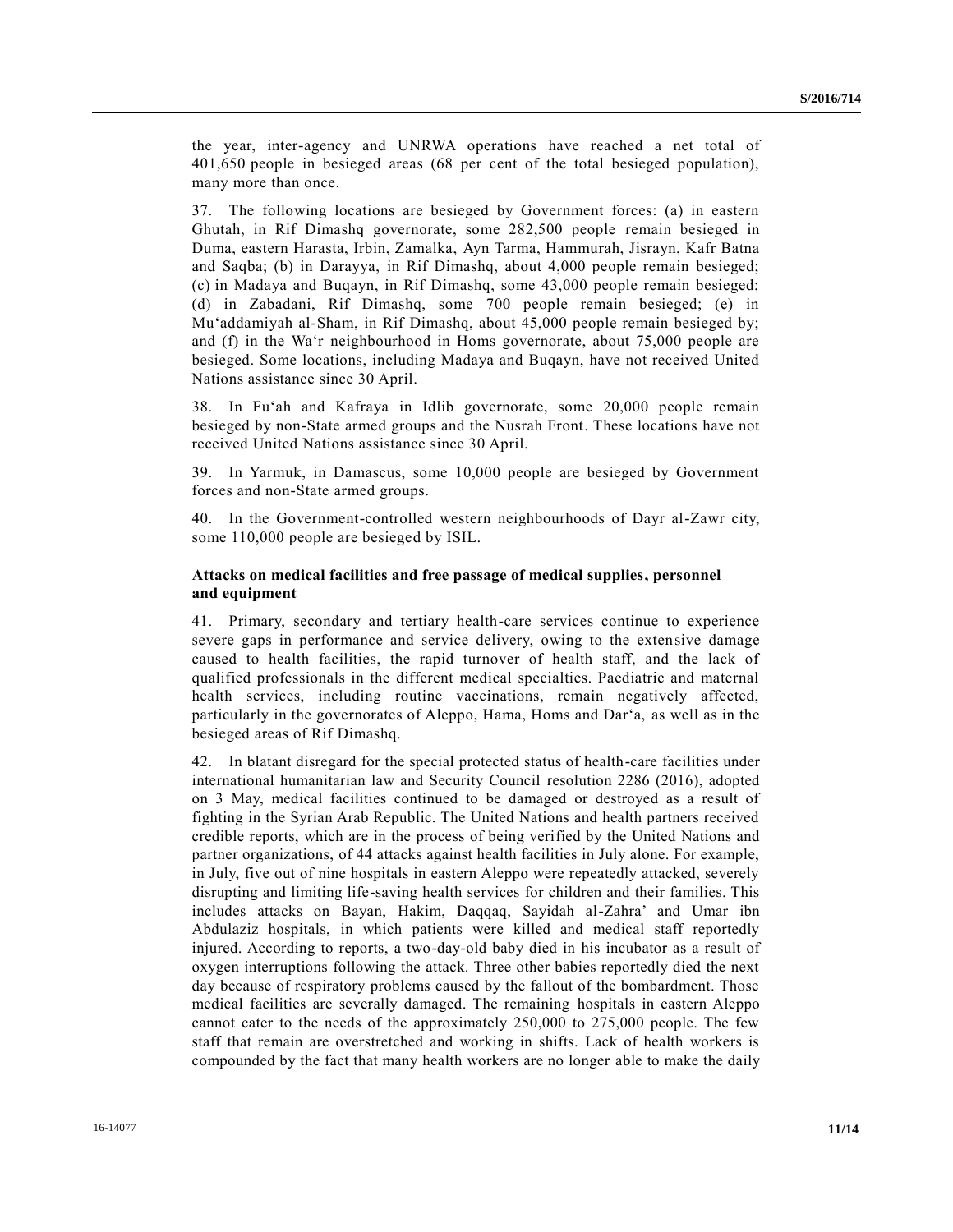journey from their homes in the west of the city to the eastern area. Power and water shortages are severely affecting the delivery of health services.

43. Moreover, a hospital in Anadan, a blood bank in Atarib (both in Aleppo governorate) and a field hospital in Jasim (Dar'a governorate) were hit by airstrikes on 31 July. The previous day, a maternity hospital in Idlib was struck by airstrikes, putting the facility out of service and killing at least two people in addition to injuring a number of patients, including several babies and three female staff. This was the only maternity facility of its kind in the area, serving more than 1,000 women and children a month and delivering hundreds of newborns. Local health authorities reported that the facility was specifically targeted, as three out of six airstrikes on that morning were against the hospital. Dozens of casualties and injuries resulting from the strikes have been reported, including pregnant women and children as well as health staff. Prior to the reported strikes, these medical facilities provided life-saving health care to tens of thousands of people. Many of the locations are now inoperable. Moreover, according to verified reports, Raqqah National Hospital continues to be used by ISIL for military purposes with armed combatants, including children, posted outside as guards to control access to the facility.

44. The World Health Organization (WHO) and UNICEF continued with the implementation of the nationwide vaccination campaign. To date, the first round of the cross-border component of the campaign has reached about 1,070,245 children, equivalent to a coverage rate of 86 per cent. Moreover, from Damascus, the United Nations has reached 1.2 million children, 476,000 of whom live in hard-to-reach and besieged locations. In July, WHO, UNICEF and partners launched the second round of the campaign from within the Syrian Arab Republic, targeting children under the age of 5, with a focus on hard-to-reach and besieged locations.

45. Since the beginning of 2016, WHO has filed with the Government of the Syrian Arab Republic 29 requests to access 93 locations in 11 governorates (four requests were submitted in July). The Government has approved 8 of the 29 requests. No approvals were received in July, and 21 requests remain unanswered, for which WHO has sent many reminders.

46. The removal of life-saving medicines and medical supplies from humanitarian aid convoys continued. Serum drugs, renewable items (razors, scalpel blades, gauzes) and surgical equipment (forceps, scissors, needles) are consistently removed from midwifery kits, inter-agency emergency health kits, paediatric kits, and diarrhoeal disease sets. The following treatments and supplies were removed from convoys during July:<sup>3</sup>

| Location | Number of treatments | Type of treatments                                                                                                      |
|----------|----------------------|-------------------------------------------------------------------------------------------------------------------------|
| Irbin    | 343                  | Burn kits, medicine for the treatment and prophylaxis of heart<br>failure, angina, and reduction of the pneumonia kit B |
| Wa'r     | 2 1 0 4              | Italian trauma A and B, steam sterilizer, psychotropic<br>medicines, atropine and lidocaine, surgical items             |

<sup>&</sup>lt;sup>3</sup> Medical, health and surgical items have also been removed from convoys to Rastan and Hulah. The number of removed items is currently being verified.

**\_\_\_\_\_\_\_\_\_\_\_\_\_\_\_\_\_\_**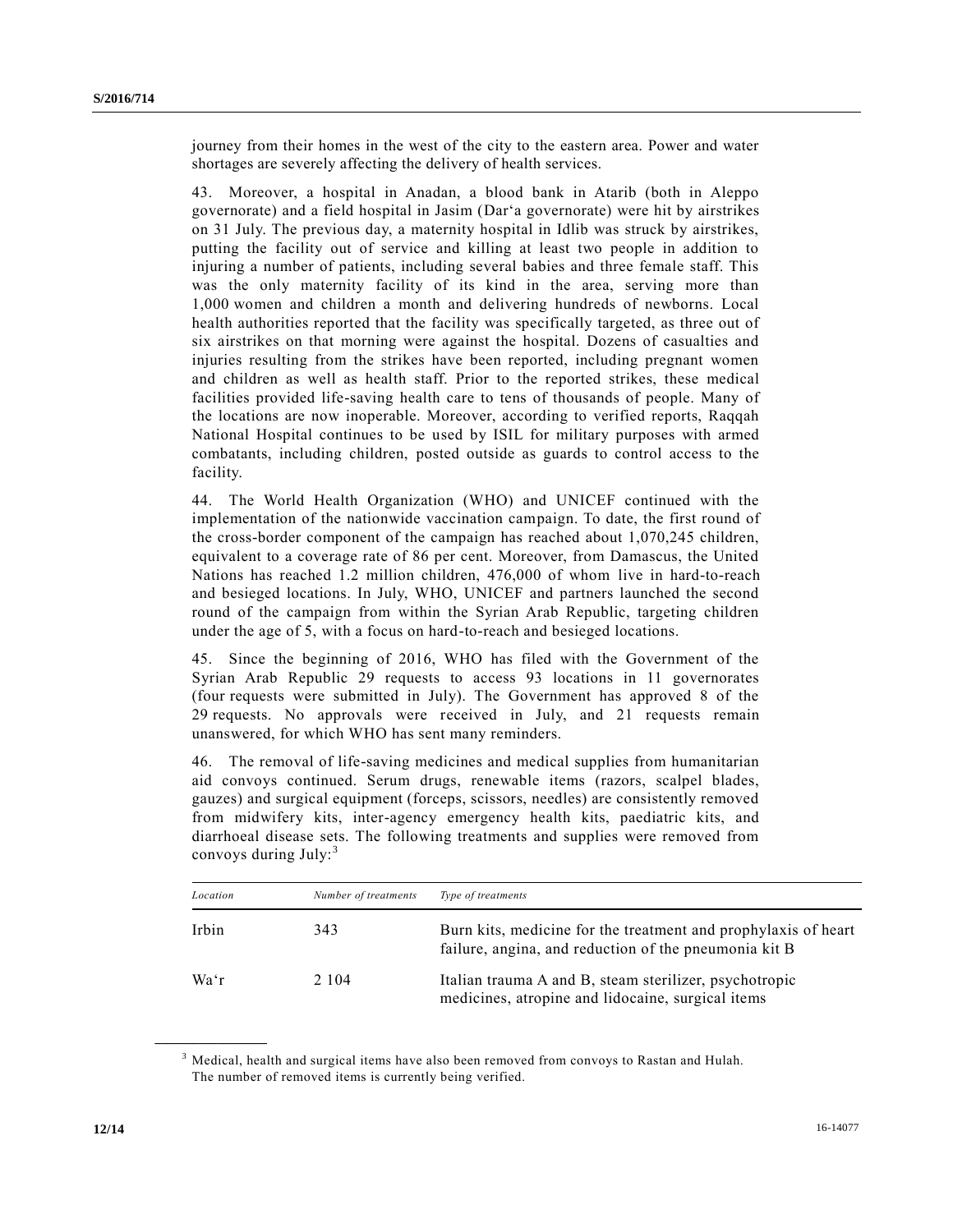| Location              | Number of treatments | Type of treatments                                                                                                                                                                      |
|-----------------------|----------------------|-----------------------------------------------------------------------------------------------------------------------------------------------------------------------------------------|
| Sirghaya              | 509                  | Psychotropic medications, burn kits, items removed from<br>supplementary inter-agency emergency health kits and<br>pneumonia kit B, in addition to reducing the quantities of kits      |
| Oal'at al-Madiq 1 572 |                      | Pneumonia kit B, supplementary and basic inter-agency<br>emergency health kits (intravenous fluid, psychotropic<br>medicines, anaesthetic and life-saving medicines) and<br>antiseptics |
| Talbisah              | 660                  | Antiseptics and intravenous sets                                                                                                                                                        |

47. Fears about the targeting of health facilities remain a driver of home deliveries among pregnant women in the southern Syrian Arab Republic. This trend is further exacerbated by the desire to obtain proper notification documents that a birth has occurred — a service which is increasingly available only from Governmentsalaried midwives who are fearful of retaliation by the Government if they are detected as practising within unauthorized or unofficial health facilities. An assessment of civil documentation conducted by the International Rescue Committee from April to June 2016 reported that the proportion of births for which a birth notification was issued was only 35 per cent in Dar'a and 15 per cent in Qunaytirah. Furthermore, participants in Rif Dimashq, Qunaytirah and Dar'a ranked "lack or loss of personal civil documents" as their main protection threat.

#### **Safety and security of staff and premises**

48. A total of 27 United Nations staff members, 25 of whom are UNRWA area staff, one from the United Nations Development Programme, and one from UNICEF, are still detained or missing. Since the start of the conflict, dozens of humanitarian workers have been killed, including 18 staff members of the United Nations, 53 staff members and volunteers of the Syrian Arab Red Crescent, and eight volunteers and staff members of the Palestinian Red Crescent Society. This includes Yaser Mahmoud Shuaeeb, an UNRWA staff member, who died on 17 July after being struck by shrapnel fragments. In addition, scores of staff members of international and national non-governmental organizations are reported to have been killed.

## **III. Observations**

49. There are few words left to convey the suffering being endured by Syrians, more than five years into the conflict. In addition to the ongoing civilian deaths and injuries, the destruction of property and cultural heritage and the displacement of tens of thousands of people, many Syrians are also facing severe water and fuel shortages, causing increased levels of disease and hardship, in particular in besieged and hard-to-reach areas.

50. In besieged areas, Syrian suffering continues largely unabated. In particular areas which are part of the Four Towns ceasefire agreement — Madaya, Zabadani, Fu'ah and Kafraya — Syrians in dire need of medical evacuation continue to be denied the right to access the necessary medical treatment owing to the tit-for-tat